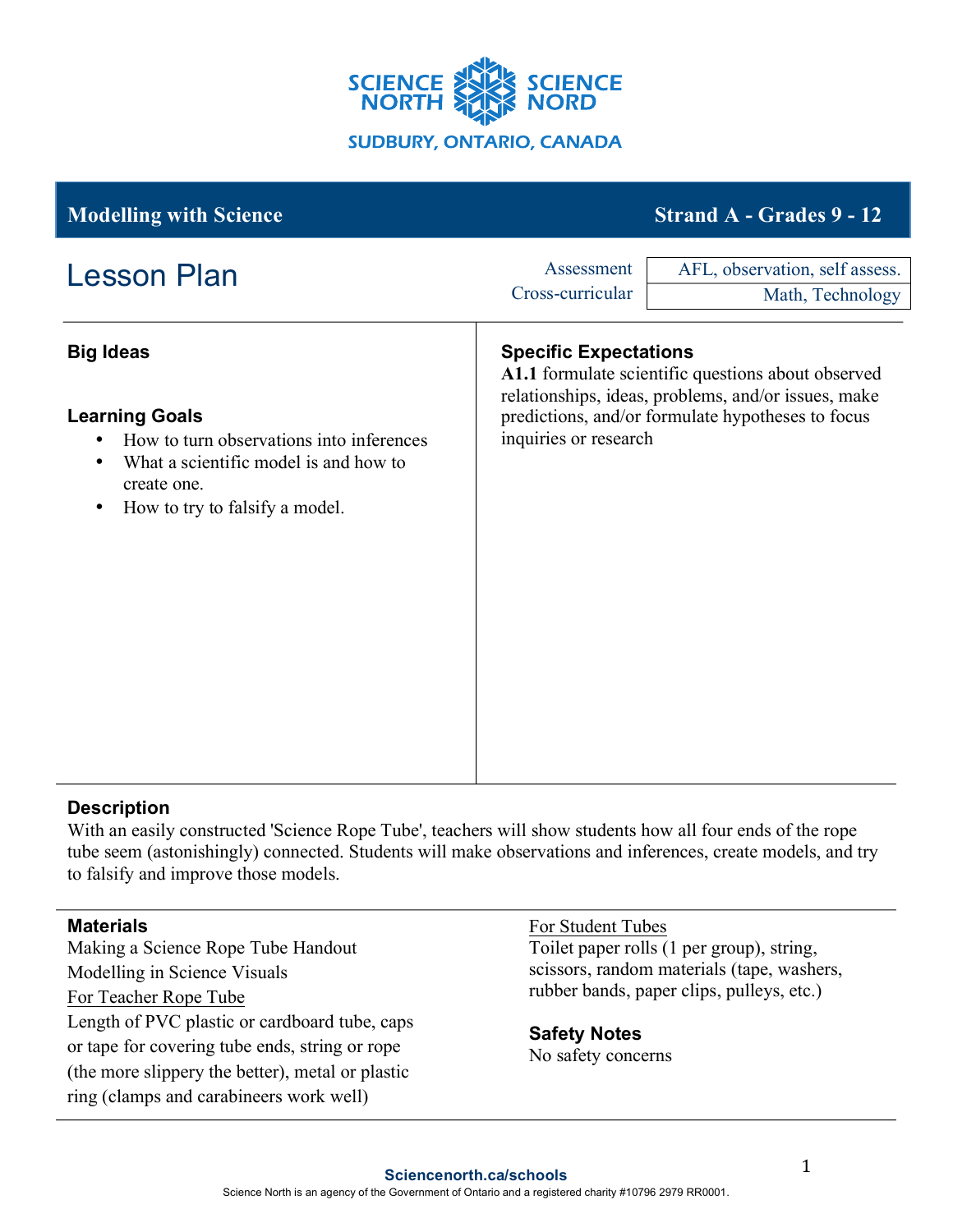### **Introduction**

- Introduce students to the Rope Tube of Science (pre-built by teacher, see Link: Making a Science Rope Tube) and demonstrate for the class what happens when pulling the four ropes in random orders. Students will be excited and intrigued by the mystery and begin to wonder how the tube works.
	- o \*See a demonstration here: https://youtu.be/j5hRmTkOJBA
- Inform students that you are not going to let them see inside the tube.

#### **Action**

• Provide pairs or small groups with large whiteboards or chart paper and have students create a T-chart as follows:

| Observations |  |
|--------------|--|
|              |  |
|              |  |
|              |  |
|              |  |
|              |  |

- Again, demonstrate pulling on ropes in various order and move through the classroom. Direct students to watch and brainstorm a list of observations that they can make of the 'Rope Tube'. Encourage students to use all of their senses (they may hear the ring clacking inside for example) and include even simple and obvious observations (ex. "there are four rope ends" or "the tube is a cylinder").
- Groups should add 'Inferences' to their T-chart (as shown below) then draw arrows over from each observation. For each observation, students will attempt to infer something about the inner makeup of the rope tube. This may not be possible for all observations. Remind students that inferences are a 'best guess' and all inferences taken together could be seen as a hypothesis.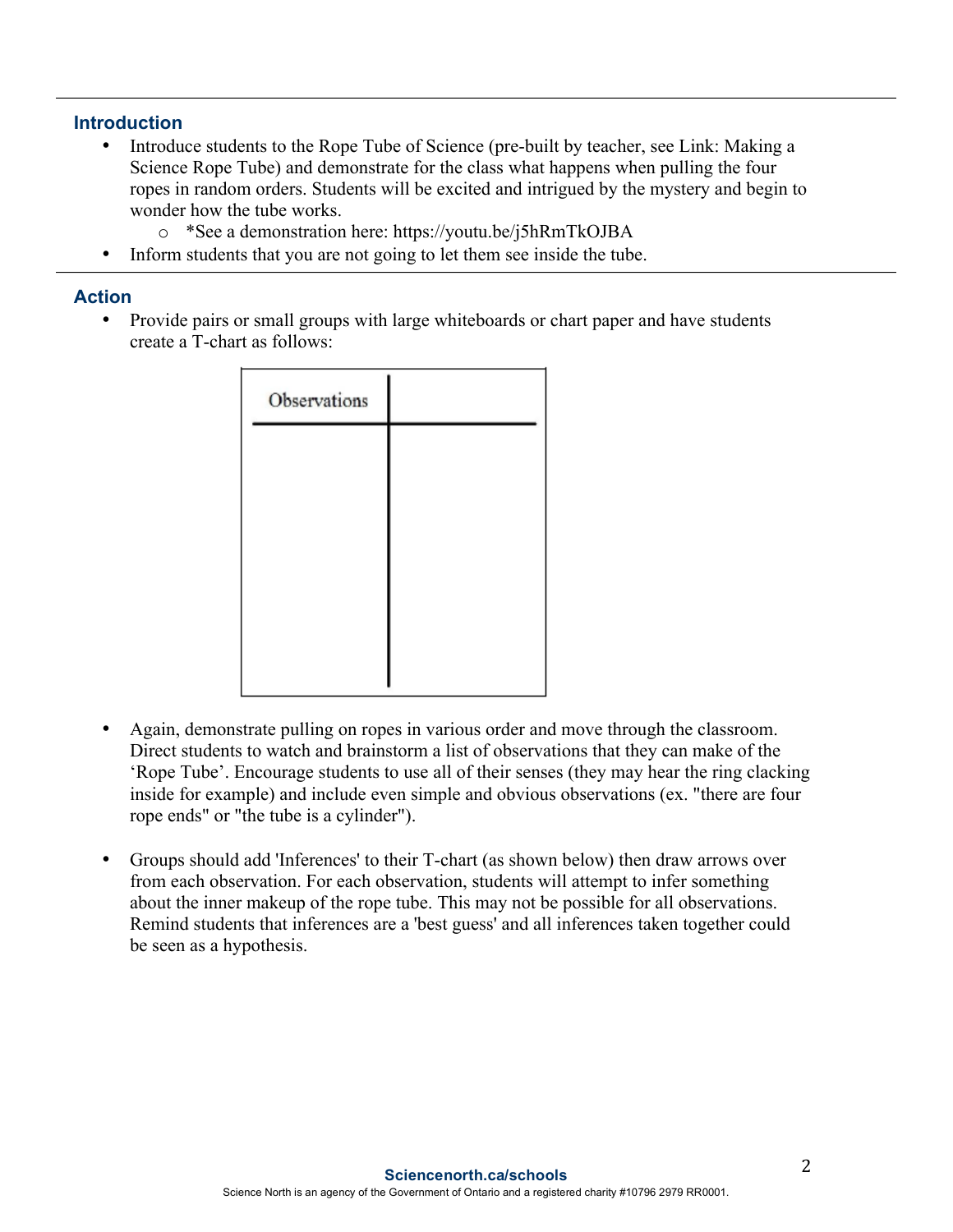| Observations | Inferences |  |
|--------------|------------|--|
|              |            |  |
|              |            |  |
|              |            |  |
|              |            |  |
|              |            |  |

- Either formally or informally, have students share their observations that lead to inferences about the inside nature of the tube.
- Have pairs or groups work together to create a 2D visual representation (a MODEL) of what they believe the inside of the tube looks like.
- Have each group post and share with the class their best model.

## **Falsification**

- "Ok class. It's time for one of the most difficult and important parts of science. Falsification. This is when we try our best to (politely) point out issues those other models might have. It's also important to suggest tests that we could do to see if a model is really correct".
- Grouping similar models together, go through each type of model as a class and solicit thoughts about why the model might not work. Encourage students to suggest problems with each model and tests that might prove/disprove the model (ex. if a model shows a big knot in the center with four strings coming out, how might the ropes be pulled to test if this model is accurate?).
- \*\*It is crucial that the teacher reserve judgment and only act as a guide and facilitator to student's ideas.

# **Consolidation/Extension**

## **Building Physical Models**

Give each pair/group a toilet paper roll, string, and provide a grab bag of other random materials for class use (tape, washers, rubber bands, paper clips, pulleys, etc.). Instruct groups that they are to take what they have learned and work to build a rope tube that behaves as identically to the large tube as possible ("don't show other groups!"). If groups finish quickly they should attempt to build another rope tube that is built differently but behaves the same way.